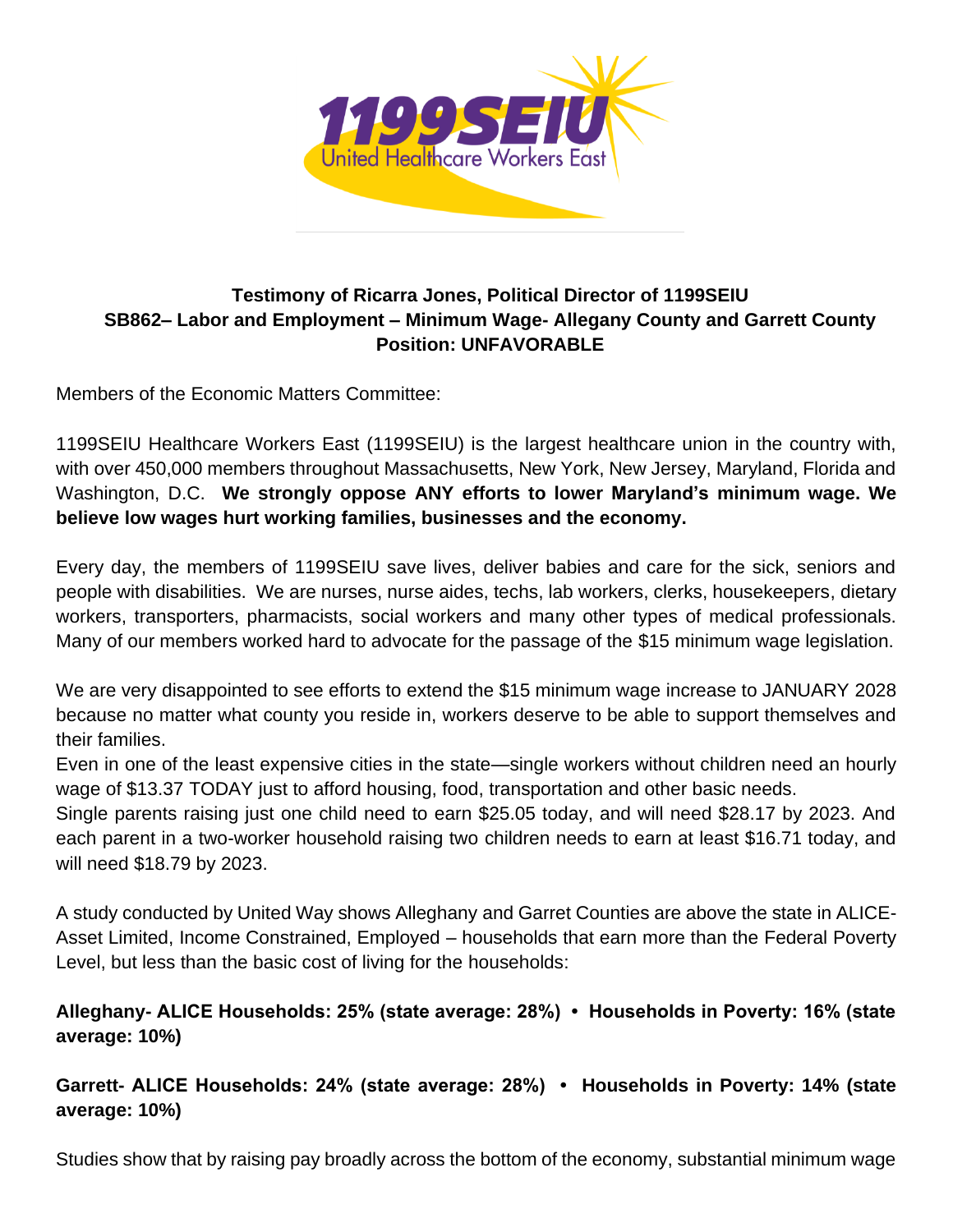increases can have very direct and tangible impacts on the lives of affected workers and their families, and can be effective strategies for addressing declining wages and opportunities for low-wage workers.

In addition to broadly increasing pay, research also shows that higher incomes resulting from a minimum wage increase can translate to a range of other important improvements in the lives of struggling low-paid workers and their households:

**Decreased poverty**: For workers with the lowest earnings, a study by the University of Massachusetts shows that the additional pay can increase workers' net incomes and lift them and their families out of poverty.17 A reduction in poverty can lead to a corresponding decrease in the use of taxpayer-funded social safety net programs such as food stamps and cash assistance, according to another study by the University of California and the Center for American Progress.18

**Decreased rates of child abuse and neglect**: An analysis of child maltreatment rates found "evidence that increases in minimum wage reduce the risk of child welfare involvement, particularly for neglect reports and especially for young and school aged children. Immediate access to increases in disposable income may affect family and child well-being by directly affecting a caregiver's ability to provide a child with basic needs."19

**Improved infant health outcomes:** A study by researchers from Emory University, the University of North Texas and the University of Florida at Gainesville found that "a dollar increase in the minimum wage above the federal level was associated with a 1% to 2% decrease in low birth weight births and a 4% decrease in postneonatal mortality."

**Improved adult mental health outcomes:** A study by researchers from the United Kingdom and the Netherlands found that increasing the minimum wage leads to improved mental health by lessening the strain of financial hardship. Specifically, they found that "[t]he intervention group, whose wages rose above the minimum wage, experienced lower probability of mental ill health compared with both control group

**Improved health and wellbeing:** A California study estimated that an increase in the state's minimum wage to \$13 per hour by 2017 "would significantly benefit [the] health and well-being" of Californians, and that they "would experience fewer chronic diseases and disabilities; less hunger, smoking and obesity; and lower rates of depression and bipolar illness. In the long run, raising the minimum wage would prevent the premature deaths of hundreds of lower-income Californians each year."

**Improved educational outcomes:** A National Institutes of Health (NIH) study determined that for children in low-income households, "[a]n additional \$4000 per year for the poorest households increases educational attainment by one year at age 21."23 Similar research analyzing the effects of small income boosts—between \$1,000 to \$3,000 (in 2005 dollars)—among low-income families shows that these small increases in household income can have modest but significant benefits for young children, whose educational achievement and performance were shown to increase, and their employment outlook (as adults) also improved.